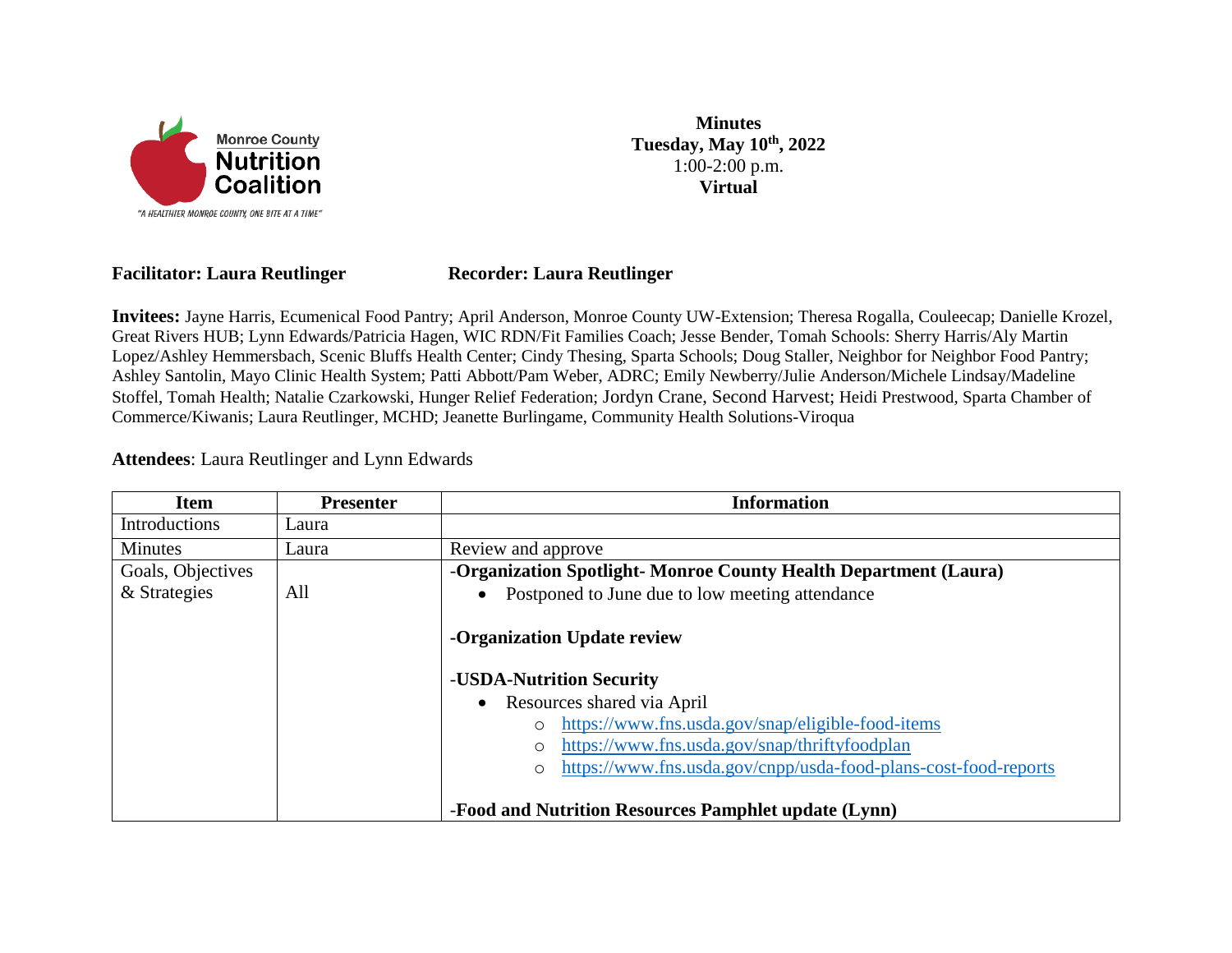| Brochures are finalized. Included in email attachment. Please share through<br>your organizations. Downloadable copies can also be found on the Monroe<br>County Health Dept website: https://www.co.monroe.wi.us/departments/health-<br>department and https://healthymonroecowi.org/wic/ |
|--------------------------------------------------------------------------------------------------------------------------------------------------------------------------------------------------------------------------------------------------------------------------------------------|
| -Harvest of the Month (Laura)                                                                                                                                                                                                                                                              |
| • Postponed to June meeting                                                                                                                                                                                                                                                                |
| -Event Recap                                                                                                                                                                                                                                                                               |
| Rails to Trails (Sparta Bike Expo) May 7 <sup>th</sup><br>$\bullet$                                                                                                                                                                                                                        |
| o Lynn and April attended. Attendees had fun with Bike Smoothies, fruit<br>and veggie photo board, and cornhole game. Lower attendance than<br>previous years.                                                                                                                             |
| Connected with a member of Black River Nutrition Coalition attending<br>$\circ$<br>the event who was very interested in creating a photo board and cornhole<br>game to share through their coalition.                                                                                      |
| <b>Disease Fighting Foods webinar</b>                                                                                                                                                                                                                                                      |
| o 1 in 4 overall cancer cases could be prevented by healthy diet and<br>activity patterns.                                                                                                                                                                                                 |
| Resource: American Institute for Cancer Research (ALCR)-Foods that                                                                                                                                                                                                                         |
| Fight Cancer: https://www.aicr.org/cancer-prevention/food-facts/                                                                                                                                                                                                                           |
| <b>Upcoming Events:</b>                                                                                                                                                                                                                                                                    |
| <b>Farmer's Markets starting</b>                                                                                                                                                                                                                                                           |
| <b>Monroe County Dairy Breakfast- June 4th</b><br>$\bullet$                                                                                                                                                                                                                                |
| O Hawk High Dairy (21130 Co. Hwy T Norwalk, 54648)                                                                                                                                                                                                                                         |
| April will be attending. Would like at least one other person to<br>$\circ$<br>volunteer. Please reach out to April if you are available.                                                                                                                                                  |
| -Other events?                                                                                                                                                                                                                                                                             |
|                                                                                                                                                                                                                                                                                            |